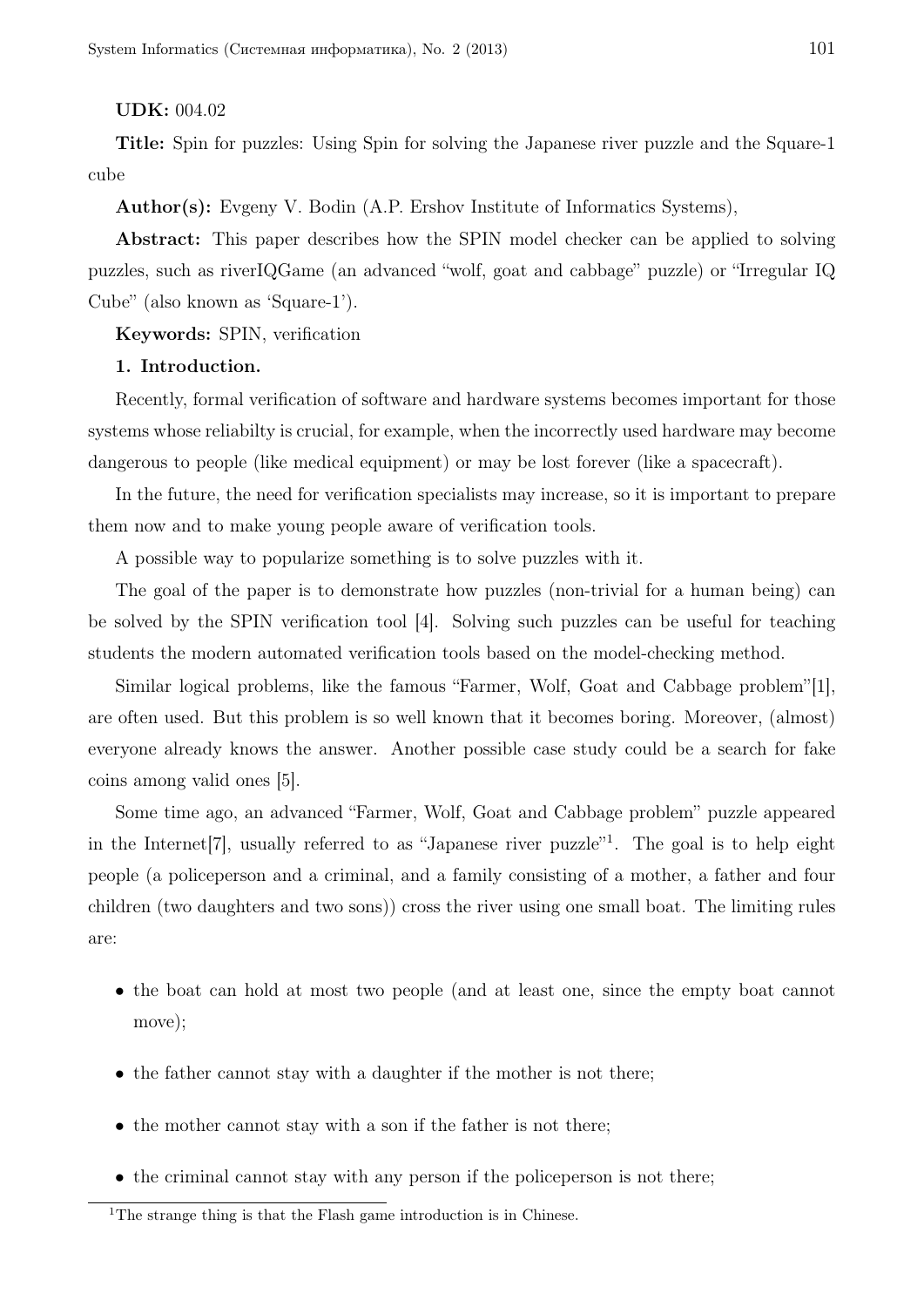• only the father, the mother and the policeperson know how to operate the boat.

A less known puzzle is the Irregular IQ Cube  $[11]$  (see Fig. 1).<sup>2</sup>

In this paper, the above mentioned puzzles are solved using the SPIN model checker. SPIN (Simple Promela Interpreter) is a verification tool for parallel and distributed systems described in Promela (Process/Protocol Meta Language). As the SPIN website[9] says,

Spin is a popular open-source software tool, used by thousands of people worldwide, that can be used for the formal verification of distributed software systems. The tool was developed at Bell Labs in the original Unix group of the Computing Sciences Research Center, starting in 1980. The software has been available freely since 1991, and continues to evolve to keep pace with new developments in the field. In April 2002 the tool was awarded the prestigious System Software Award for 2001 by the ACM.

#### 2. Japanese river puzzle specified in Promela.

First, use the Promela feature *mtype* for naming the moving entities in the puzzle:

mtype = {Cop, Criminal, Mom, Dad, Girl, Boy, Boat};

It assigns the values from 1 to 7 to these names.

Considering the original bank of the river as left, let the configuration be an array indexed with the entities, where the values represent the numbers of the corresponding entity at the right bank<sup>3</sup>:

int r[8];

It makes an array with indexes from 0..7, so the r[0] item is not used.

Obviously, the target condition is when the number of entities at the right bank is 1 or 2 for all of them:

#define DONE  $(r[Cop] == 1 \& x r[Criminal] == 1 \& x \$  $r[Mon] == 1$  &  $r[Dad] == 1$  &  $\setminus$  $r[Girl] == 2 \&r[Boy] == 2 \&r[Boat] == 1)$ 

The backslashes at the ends of lines allow a long line to be broken into several shorter ones.

Checking if a child is at the same bank with someone seems a little tricky, but it is easily seen from the following: e.g., when both boys are away from their mother, the values are:

<sup>&</sup>lt;sup>2</sup>Strictly speaking, that thing is not a **cube** since not all its faces are squares.

<sup>3</sup>Choosing the right one is based on the fact that the Promela arrays are implicitly filled with zeroes at the beginning of the specification.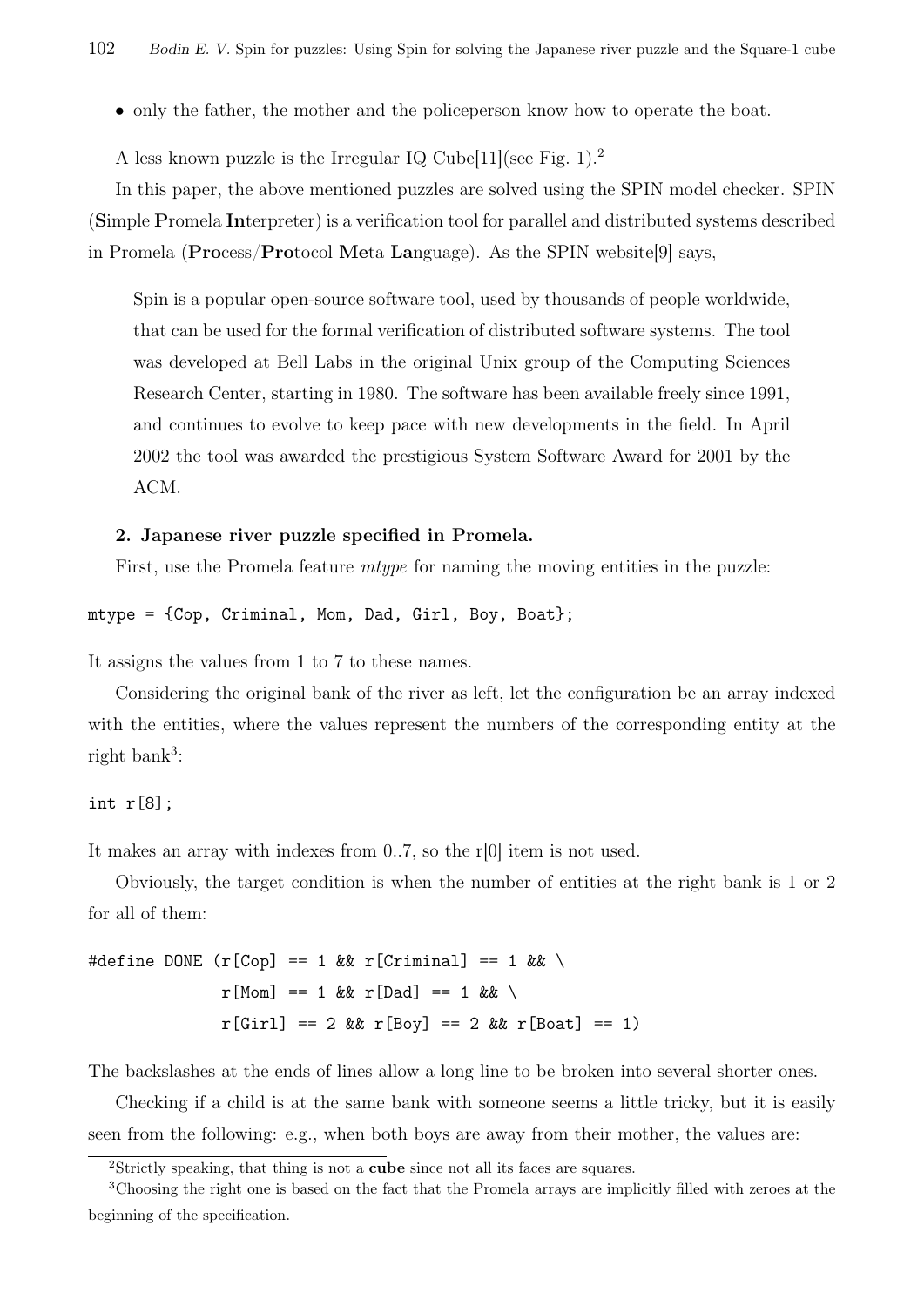- either  $r[\text{Mom}] = 0$  and  $r[\text{Boy}] = 2$  (mother at left, both boys at right)
- or  $r[\text{Mom}] = 1$  and  $r[\text{Boy}] = 0$  (mother at right, both boys at left).

Using these definitions, let us describe the "unsafe" configuration:

```
#define NotWith(children, with) (r[children] == 2*(1-r[with]))
#define With(children, with) (r[children] != 2*(1-r[with]))
```

```
#define CriminalUnsafe (r[Criminal] != r[Cop] && \
        (r[Criminal] == r[Mon] || r[Criminal] == r[Dad] || \setminusWith(Boy, Criminal) || With(Girl, Criminal) ))
#define BoysUnsafe ( With(Boy,Mom) && r[Mom]!=r[Dad] )
#define GirlsUnsafe ( With(Girl,Dad) && r[Mom]!=r[Dad] )
```
Since only three persons are allowed to drive the boat, let there be a *(driver, passenger)* pair (with a possible dummy passenger when the 'driver' goes alone). To avoid unnecessary duplication when the same pair is exchanged, let us order the possible drivers alphabetically: (Cop, Dad, Mom).

Here is the main part of the specification:

```
do
  /* move Cop (with anyone or alone) */
  :: r[Cop] == r[Boat] -> driver = Cop;/* Choose a 'random' passenger if it is here */
    if
        \therefore r[Criminal] == r[Boat] -> passenger = Criminal
        :: r[Mom] == r[Boat] -> passenger = Mom\therefore r[Dad] == r[Boat] -> passenger = Dad
        :: With(Boy,Cop) -> passenger = Boy
        :: With(Girl,Cop) -> passenger = Girl
        :: true -> passenger = 0 /* no passenger at all */fi;
    move(driver, passenger);
  /* move Dad (with a Boy or with Mom or alone) */
  :: r[Dad] == r[Boat] -> driver = Dad;if
        :: r[Mon] == r[Boat] -> passenger = Mom:: With(Boy,Dad) -> passenger = Boy
```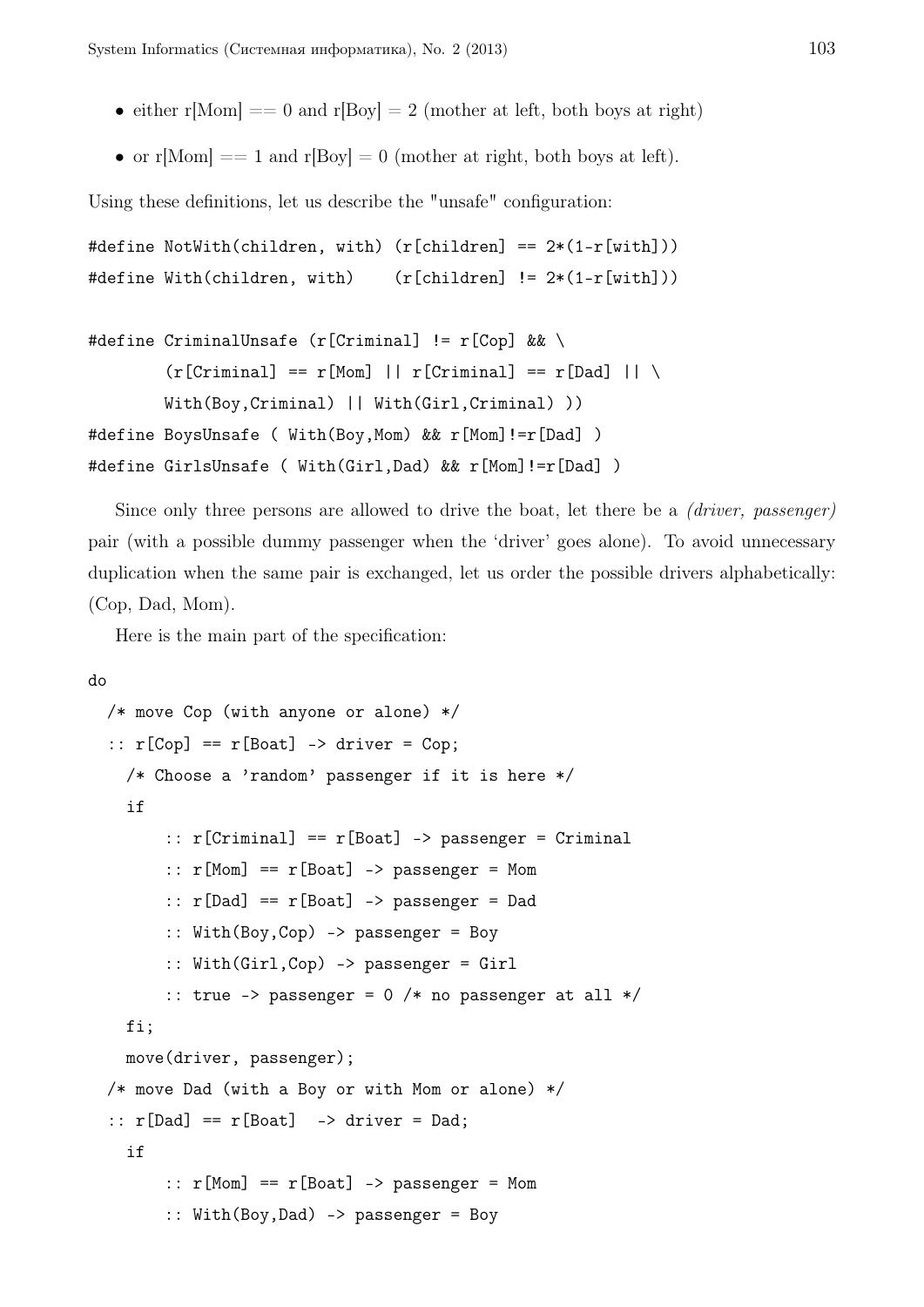```
:: true -> passenger = 0
    fi;
    move(driver, passenger);
  /* move Mom (with a Girl or alone) */
  :: r[Mon] == r[Boat] -> driver = Mom;if
        :: With(Girl,Mom) -> passenger = Girl
        \therefore true -> passenger = 0
    fi;
   move(driver, passenger);
   :: DONE -> printf("SOLVED\n"); assert(0); break;
   :: else -> printf("WHAT?!\n"); assert(0); break; /* Should never happen! */
od;
```
#### 3. Applying SPIN to the Japanese river puzzle.

The resulting PROMELA specification<sup>4</sup> contains a 'do' loop whose parts (starting with '::') are executed non-deterministically (when several options are possible, they are chosen non-deterministically so that they are all searched when looking for a shortest path). When verifying, SPIN finds where the claimed assertions are violated. In this specification, there are two "assert $(0)$ ;" statements that make SPIN 'think' it is an error. One of them (after the "DONE" condition) is really not an error, but the target. The other (marked with "else", which happens only when all other conditions are not met) would mean that the specification is wrong (or the puzzle cannot be solved). When one of them is reached, the verifier reports that fact and writes the 'trail', i.e. a file in a special format with a sequence of configurations that leads to the 'problem' configuration. When running with the '-t' option, SPIN uses this file to guide the execution of the specification, instead of choosing it non-deterministically.

There are two main methods for running Spin: command-line and GUI-based. The latter (using iSpin [10], jSpin or outdated XSpin) frees the user from the necessity to remember all command-line options. In this case, it is sufficient to make sure that the options "assertion violations" and "breadth-first search" are used.

Here is how the verification (using the command-line Spin) was made.

*•* spin -a river\_game1.pml

Make the source files for verification

*•* gcc pan.c -DBFS -DREACH -DSAFETY -o file.pml.exe

<sup>4</sup> Its complete text is given in the Appendix.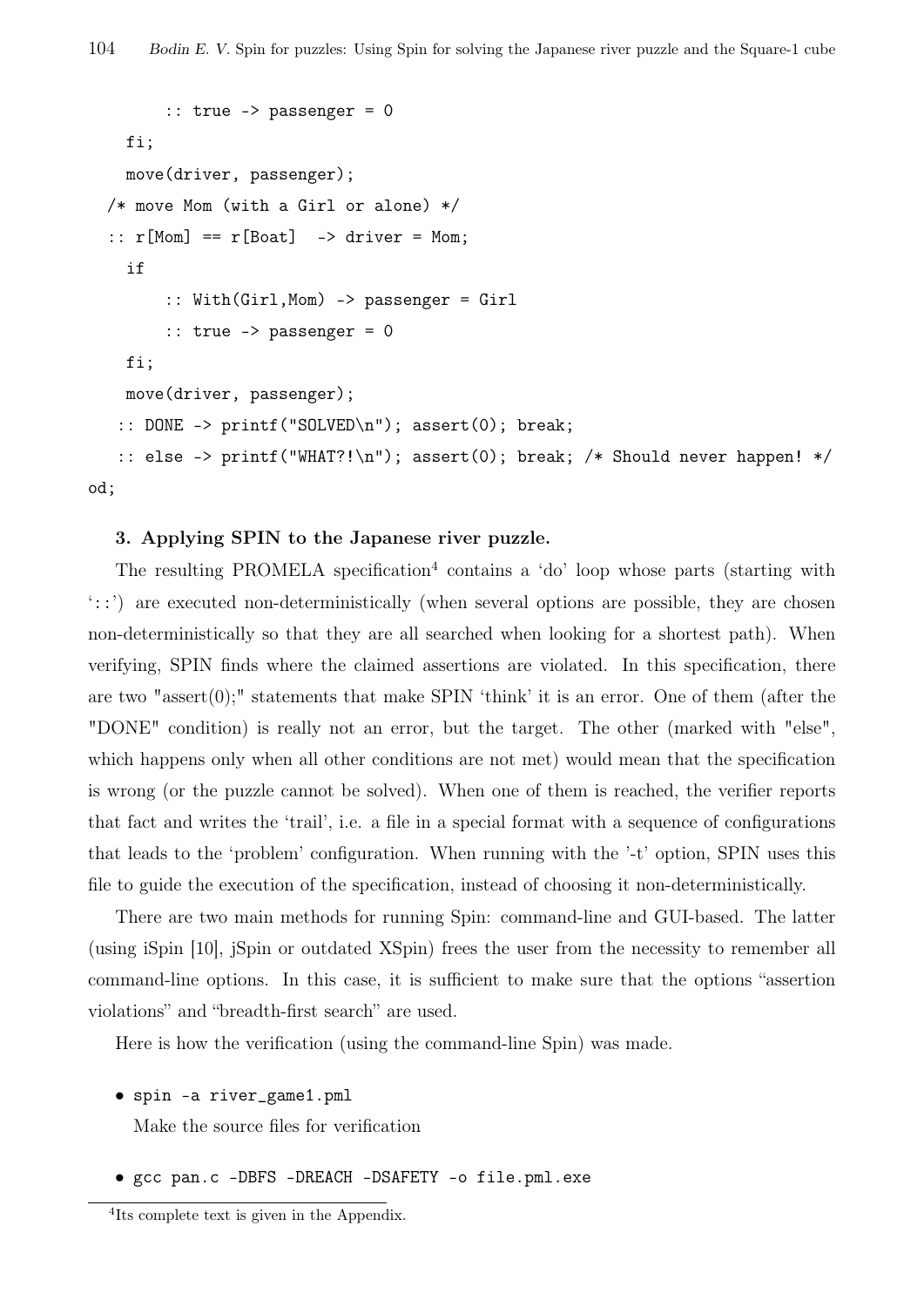Compile the verifier<sup>5</sup>.

- *•* file.pml.exe -E -n -i >\_\_file.pml.exe.out\_shortest\_\_ Find  $a^6$  shortest path to the final configuration.
- *•* spin -t river\_game1.pml > \_\_file1.pml.trailed\_\_

Get a 'human-readable' representation of the path.

# Results of running SPIN

The result of running spin -t river\_game1.pml contains the moves that solve the river puzzle:

```
Cop with Criminal go there.
      Cop goes back alone.
      Cop with Boy go there.
      Cop with Criminal go back.
      Dad with Boy go there.
      Dad goes back alone.
      Dad with Mom go there.
      Mom goes back alone.
      Cop with Criminal go there.
      Dad goes back alone.
      Dad with Mom go there.
      Mom goes back alone.
      Mom with Girl go there.
      Cop with Criminal go back.
      Cop with Girl go there.
      Cop goes back alone.
      Cop with Criminal go there.
      SOLVED
spin: river_game1.pml:108, Error: assertion violated
spin: text of failed assertion: assert(0)
spin: trail ends after 245 steps
#processes: 1
prev_dr = Cop
prev_pass = Criminal
```
 ${}^{5}\mathrm{The}$  -DBFS option makes the verifier use the breadth-first search method. <sup>6</sup>There may be several shortest paths.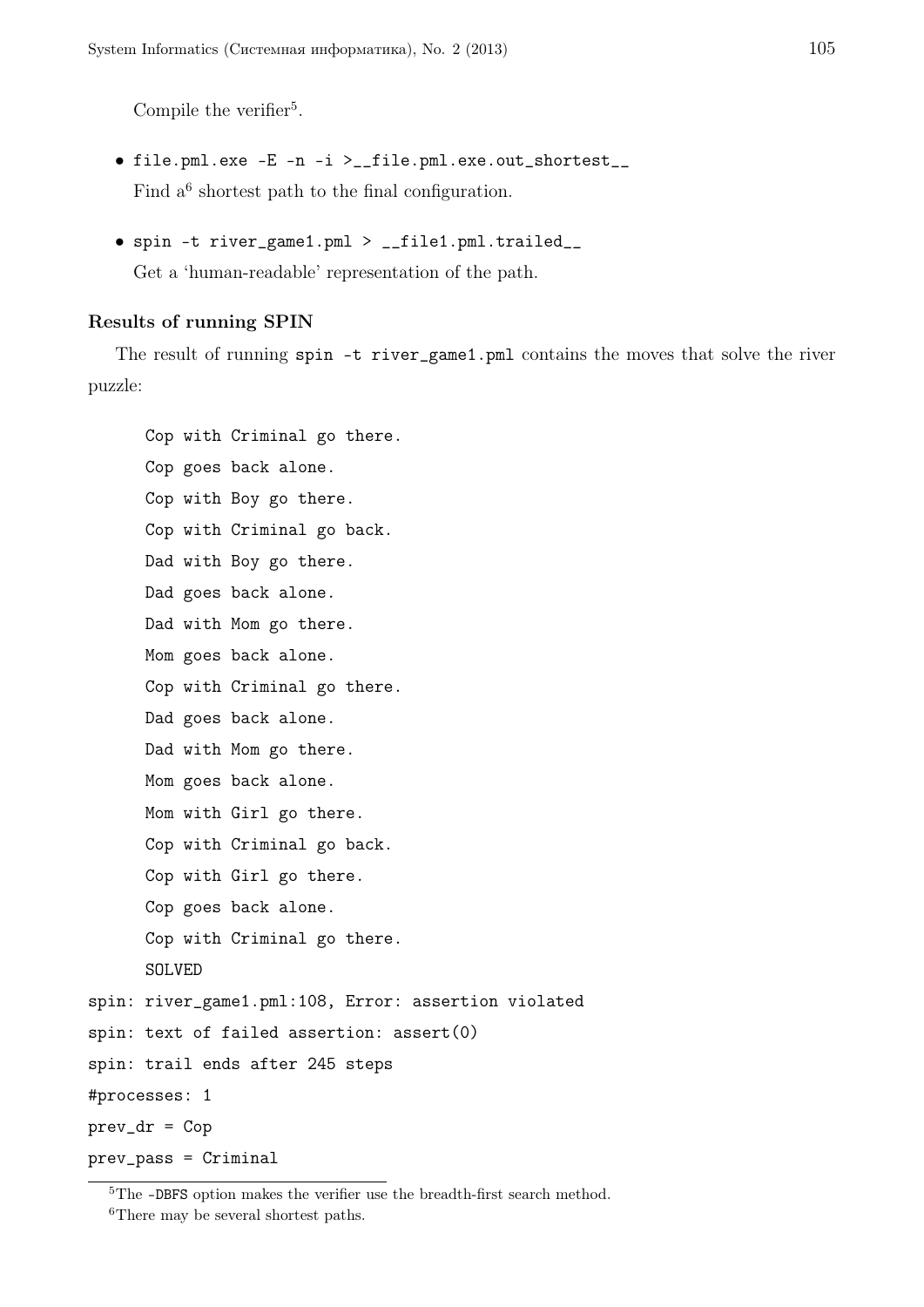

Figure 1: Irregular IQ Cube

```
r[0] = 0r[1] = 1r[2] = 2r[3] = 2r[4] = 1r[5] = 1r[6] = 1r[7] = 1245: proc 0 (:init:) river_game1.pml:111 (state 187) <valid end state>
1 process created
```
#### 4. Irregular cube: a closer look.

After several rotations, the author failed to find his way back to the original cube configuration. Moreover, not only to its **original**, but even to **a cube**<sup>7</sup> configuration.

Of course, since this puzzle is not so widespread as the Rubik's cube, no complete instruction was found either. So, after some futile efforts I started to think of something that could help me.

I first met this puzzle at the think-geek site [11] where it was named 'Irregular IQ Cube', without any reference to its other names, so until recently I was not aware of the other names.<sup>8</sup>

<sup>7</sup>More or less, yes. Let us forget about it from now on and call it a cube anyway.

<sup>8</sup>Strangely enough, the above reference has not been valid for some time now, but it still can be found in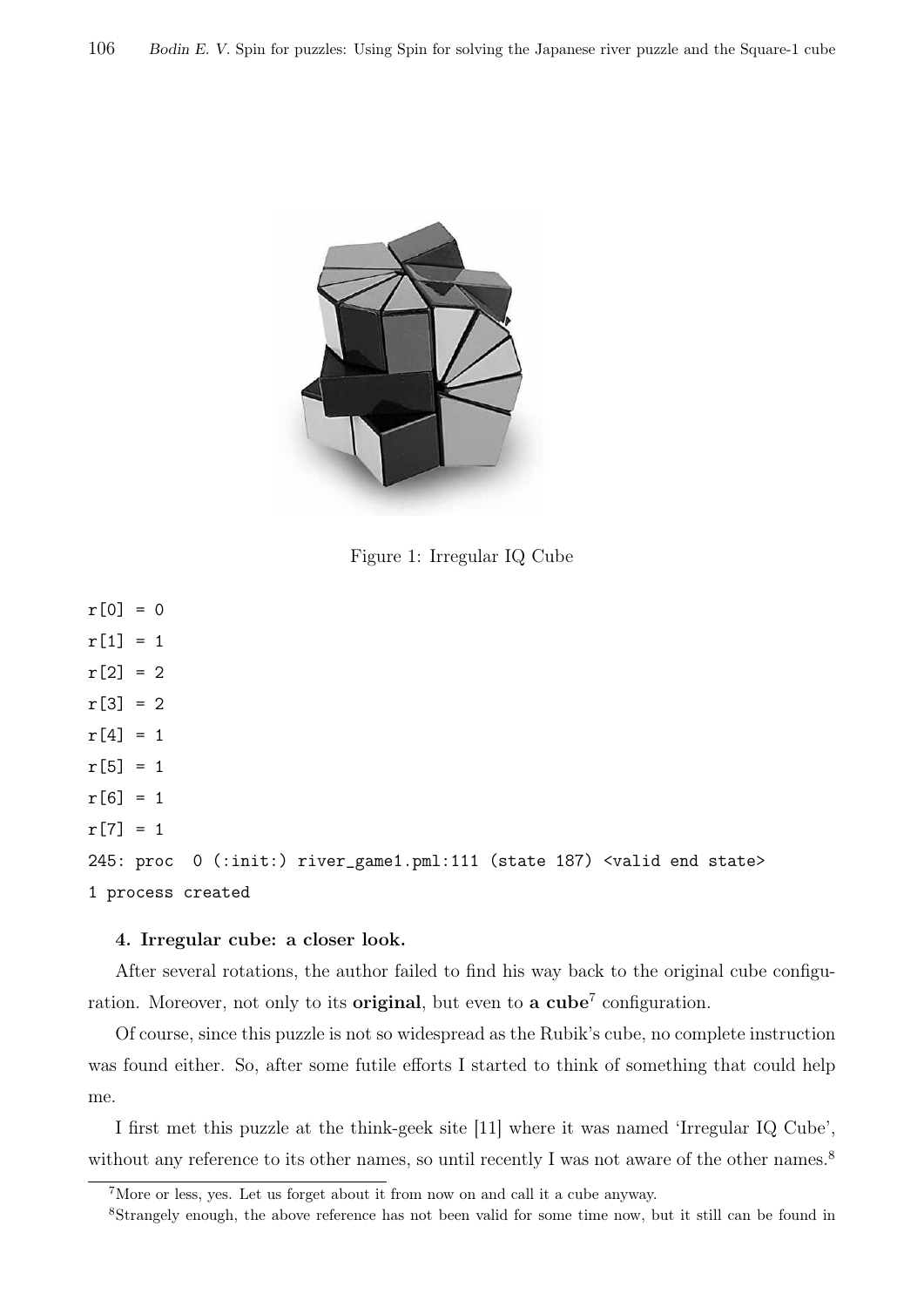

Figure 2: The target top face (the bottom face looks the same)



Figure 3: The target face, numbers and rotation

The first goal to reach was the "cube" form pretending that the colours are insignificant.<sup>9</sup>

# 4.1. Data representation.

The puzzle configuration can be represented as a pair of two faces: top and bottom. In the target configuration, each face is a square that consists of 8 parts: 4 triangles and 4 'deformed diamonds' (or 'kites') (see Fig. 2). Let us denote the triangles and the kites by '1's and '2's, respectively (see Fig. 3). It has some meaning: the angle of a triangle is exactly half of the kite's<sup>10</sup>. The sum of each face is  $4 * 2 + 4 * 1 = 12$ .<sup>11</sup>

Let us take a closer look: in order to be able to turn the halves of the cube, it must be possible to split each face by a straight line, so each face must be a pair of two halves, with the sum of the values of each half being 6. It makes sense not to consider those configurations of the faces that do not allow the cube's halves to turn, since (a) such configuration is not a target configuration and (b) to reach a target configuration, a move to a 'good' (where the 'halves-turn' is possible) configuration is necessary.

Summarizing all the above, let us make a more formal description.

#### Configurations.

Cube configuration: a pair of faces.

Cube face: a pair of (good) half-faces.

Half-face: a list of several 1s and 2s with their sum being 6.

Target configuration:  $((2, 1, 2, 1), (2, 1, 2, 1)), ((2, 1, 2, 1), (2, 1, 2, 1))$  or  $(2121, 2121, 2121, 2121, 2121, 2121, 2121, 2121, 2121, 2121, 2121, 2121, 2121, 2121, 2121, 2121, 2121, 2121, 2121, 2121, 2121, 2121, 2121, 2121,$ 2121) for short.

Kaboodle [8].

<sup>&</sup>lt;sup>9</sup>In fact, they have already become less distinguishable in the process.

<sup>10</sup>triangle's angle is 30*◦* , kite's angle is 60*◦* .

<sup>&</sup>lt;sup>11</sup>That is, 12 times  $30^\circ$ .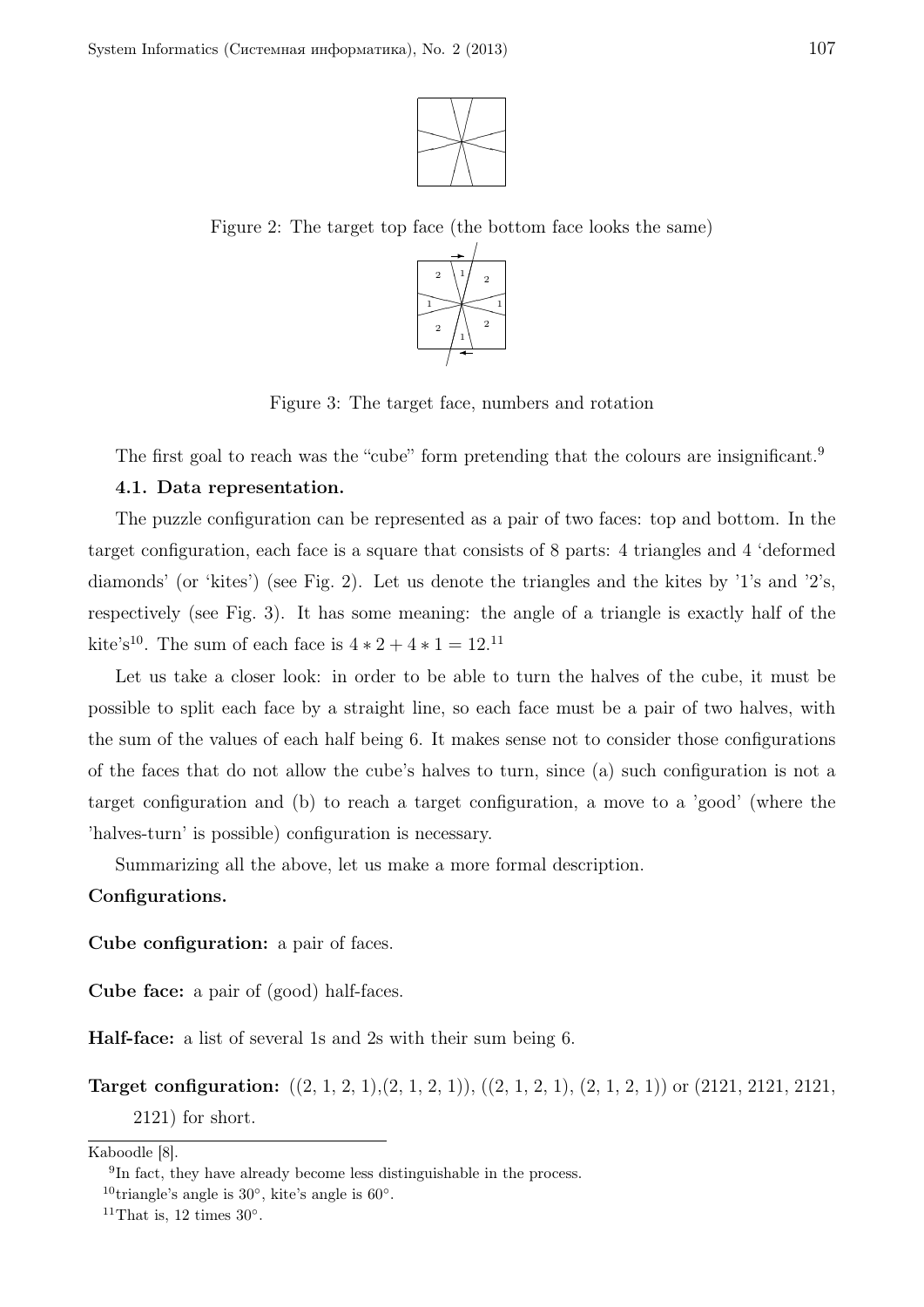Possible half-faces: 111111, 21111, 12111, 11211, 11121, 11112, 2211, 2121, 2112, 1221, 1212, 1122, 222.

#### Possible moves.

- **Face rotation.** A circular clockwise shift of parts belonging to one face<sup>12</sup>, so that the resulting face is also 'good'.
- Halves rotation. Rotation of the halves so that one half of the top face is interchanged with one half of the bottom face.

Full cube rotation. The top face becomes the bottom face and vice versa<sup>13</sup>.

#### 5. Applying SPIN to the Irregular Cube.

To make things easier, a Perl script was written to solve a half of the problem. The script creates all possible moves that lead to a different good configuration $^{14}$ .

The resulting PROMELA specification<sup>15</sup> consists of one process  $\texttt{solve}()$  with a lengthy 'do' loop whose parts (starting with '::') are executed non-deterministically (when several options are possible, they are chosen non-deterministically, so that they are all searched when looking for a shortest path). The 'MSC: ' part in the printf statements is used to make the messages appear in the 'Message Sequence Chart' that SPIN can create in the 'simulation mode'<sup>16</sup>.

The verification (using the command-line Spin) was made similarly to the previous example.

- *•* perl make\_tran1\_1.pl >nul Create the Promela file file.pml.
- *•* spin -a file1.pml

Make the source files for verification.

*•* gcc -DBFS -DXUSAFE -DSAFETY -DNOCLAIM -w -o pan.exe pan.c Compile the verifier.

<sup>12</sup>The rotation is measured in 1s (the 30<sup>°</sup> angles), so that a half-face '222' cannot be rotated by an odd number.

<sup>13</sup>Let us rotate only the top face and use the full cube rotation if needed. It is the only reason to introduce this kind of rotation.

<sup>14</sup>So that moves like  $(222, 222)$   $\frac{Rotate\ 2, 4\ or\ 6}{2}$   $(222, 222)$  are skipped because they lead to the same configuration, while  $(222, 222) \xrightarrow{Rotate 1, 3 \text{ or } 5} \dots$  are simply invalid.

<sup>15</sup>A fragment of it is given in the Appendix.

<sup>16</sup>In this case, when executing the 'trail', the sequence of configurations leads to the target configuration, where the formula claimed to be true appeared false. In fact, the 'assert(0)' is always false, so it is just a way to pretend that this location in the specification is unreachable to have verifier complain when it finds it reachable.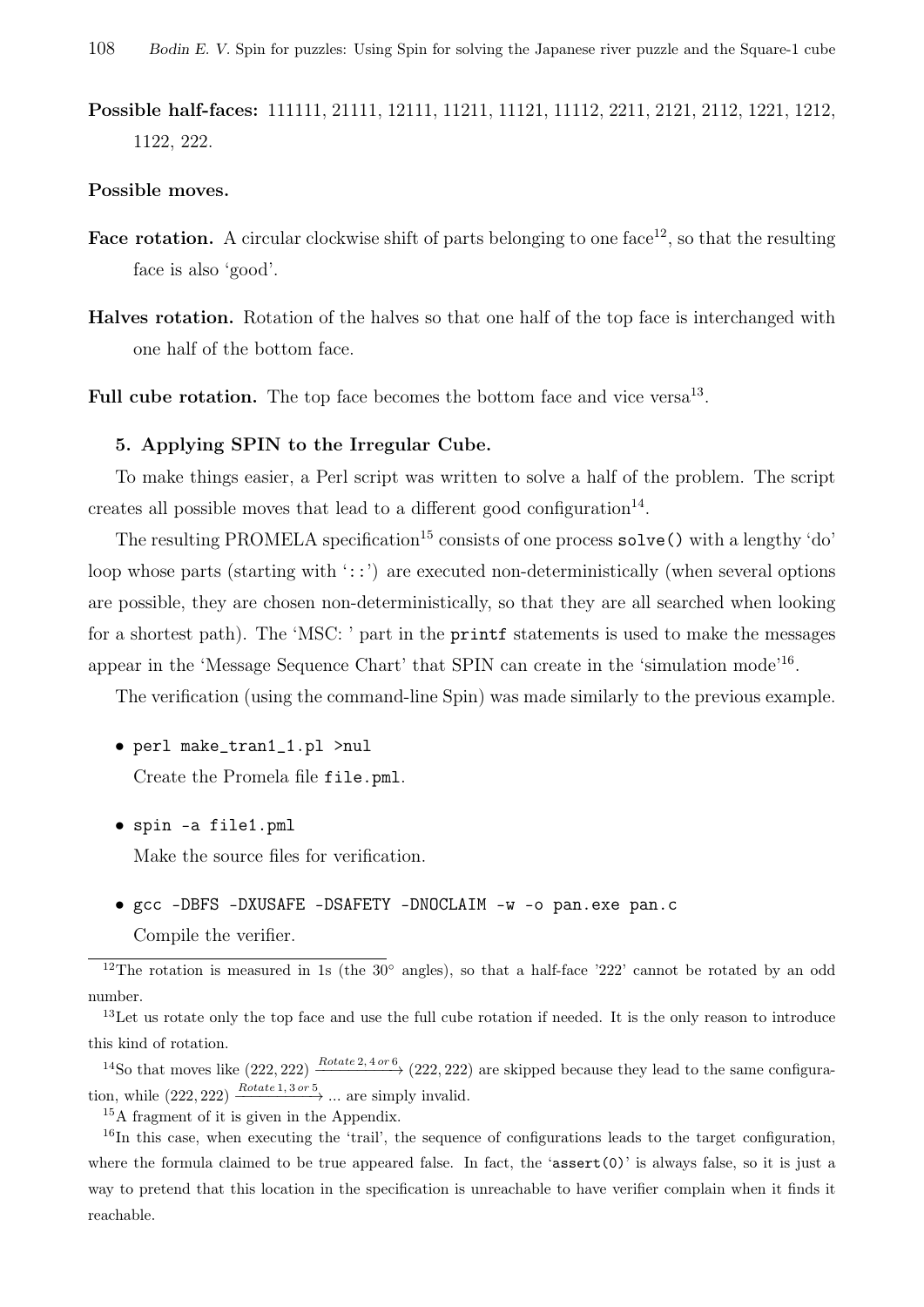- *•* pan.exe -m10000 -E -n >\_\_pan.exe.out\_\_ Find a shortest path to the final configuration.
- *•* spin -t file1.pml >\_\_file1.pml.trailed\_\_ Get a 'human-readable' representation of the path.
- *•* \*\*\*

Handle the 'real-life' cube according to the path.

# Human-readable trail path.

The following path is generated by running spin -t file1.pml.

MSC: Initial state: m1221 m21111, m1221 m222 MSC: Rotate 6 -> m21111 m1221, m1221 m222 MSC: Rotate LEFT side -> m21111 m222, m1221 m1221 MSC: Rotate 2 -> m2211 m1122, m1221 m1221 MSC: Rotate LEFT side -> m2211 m1221, m1221 m1122 MSC: Rotate 1 -> m1221 m1122, m1221 m1122 MSC: Rotate 6 -> m1122 m1221, m1221 m1122 MSC: Rotate LEFT side -> m1122 m1122, m1221 m1221 MSC: Rotate 2 -> m2112 m2112, m1221 m1221 MSC: Rotate LEFT side -> m2112 m1221, m1221 m2112 MSC: Rotate 3 -> m2121 m1212, m1221 m2112 MSC: Rotate LEFT side -> m2121 m2112, m1221 m1212 MSC: Rotate RIGHT side -> m1221 m2112, m2121 m1212 MSC: Rotate 3 -> m1212 m2121, m2121 m1212 MSC: Rotate LEFT side -> m1212 m1212, m2121 m2121 MSC: Rotate 2 -> m2121 m2121, m2121 m2121 MSC: SOLVED spin: file1.pml:1899, Error: assertion violated spin: text of failed assertion: assert(0) spin: trail ends after 26 steps #processes: 1  $t1 = m2121$  $t2 = m2121$  $b1 = m2121$  $b2 = m2121$ 26: proc 0 (solve) file1.pml:1902 (state 2365) <valid end state> 1 process created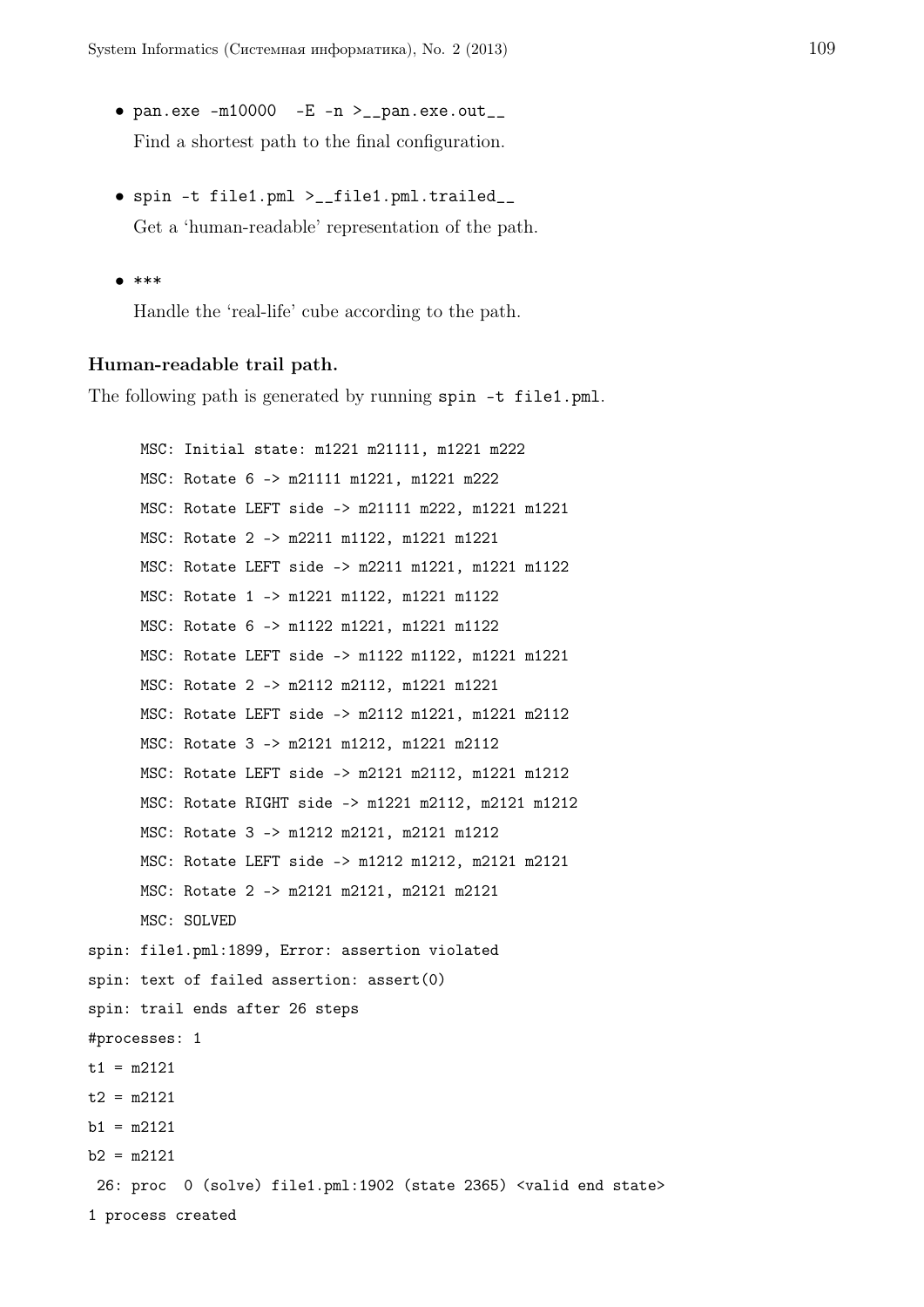# 6. Conclusion.

This paper shows how to solve the "Japanese river puzzle" as well as the 'Irregular IQ Cube'  $|11|$ .

In its preliminary version [3], the "topic of the 'future research" was specified as "to solve the cube completely", so that all cube faces have one color each. But all attempts to extend the approach 'failed miserably': verification of the Promela specifications generated by 'improved' Perl scripts (that took into account the colours of the parts) did not complete within a reasonable amount of resources (such as a 24-hour run on a machine with 12 GiB of RAM (all available RAM and swap space was consumed)). Possibly, this 'straight-forward approach' is a dead end.

At the same time, while trying to solve it, I discovered that the puzzle had a rather long history, as well as (more popular) alternative names with complete instructions (for example, at the Jaap Scherphuis' site  $[6]^{17}$ .

With those instructions, the puzzle can be solved without any computer. Some say that people with strong 'spacial thinking' can do it even 'intuitively', without any predefined rules.

There are people who also try to apply formal methods to puzzles or games like finding fake coins [5] or solving the checkers game [2].

# References

- 1. Karpov, Yu. G.: *Model checking. Verification of parallel and distributed program systems*, BHV-Petersburg, 2010 (In Russian)
- 2. Baldamus, M., Schneider, K., Wenz, M. and Ziller, R.: Can American Checkers be Solved by Means of Symbolic Model Checking? *Electronic Notes in Theoretical Computer Science* Vol. 43, 2001, P. 15-33 Formal Methods Elsewhere (a Satellite Workshop of FORTE-PSTV-2000)
- 3. Bodin, E. V.: Puzzles and Spin: Irregular SPIN cube, *Program Understanding (Workshop at the 8th Ershov Informatics Conference)*, P. 4–9 Novosibirsk, 2011.
- 4. Holzmann, G. J.: *The Spin model checker primer and reference manual*, Addison-Wesley, 2003.
- 5. Shilov, N. V. and Yi, K.: How to find a coin: propositional program logics made easy. *Current Trends in Theoretical Computer Science*, World Scientific. Vol. 2. 2004. P. 181- 214.

<sup>&</sup>lt;sup>17</sup>The 'Square-1' page also has a DOS/Windows program that solves an arbitrary cube using as much as 64 MiB of RAM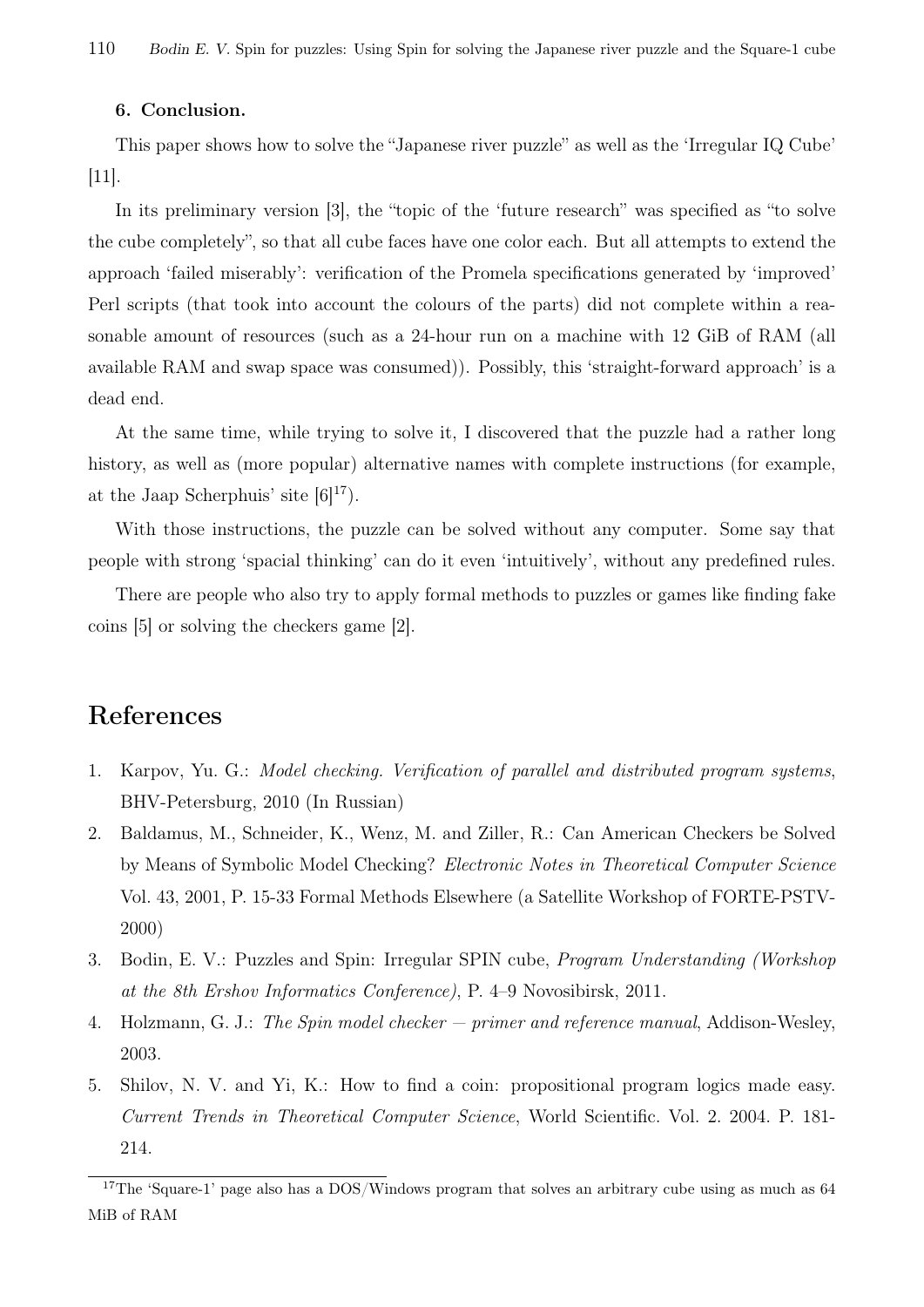```
6. Jaap Scherphuis: (Back to) Square One / Cube 21 (online) - Jaap's Puzzle Page,
   URL: http://www.jaapsch.net/puzzles/square1.htm.
7. Japanese river puzzle as a Flash game,
   URL: http://freeweb.siol.net/danej/riverIQGame.swf.
8. Kaboodle site (online),
   URL: http://www.kaboodle.com/reviews/thinkgeek-irregular-iq-cube.
9. Spin model checker site (online),
   URL: http://spinroot.com/spin/whatispin.html.
10. Spin verifier's roadmap: Using iSpin,
   URL: http://spinroot.com/spin/Man/GettingStarted.html.
11. ThinkGeek site (online),
   URL: http://www.thinkgeek.com/geektoys/games/9766/.
12. Wikipedia page on Square-1 cube (online),
   URL: http://en.wikipedia.org/wiki/Square_One_(puzzle).
   7. Appendix 1. The resulting PROMELA specification for the Cube.
/* Cube Solve */
mtype= {m111111, m21111, m12111, m11211, m11121, m11112,
       m2211, m2121, m2112, m1221, m1212, m1122, m222 };
#define T1 m1221
#define T2 m21111
#define B1 m1221
#define B2 m222
#define FINAL m2121
/* Initial configuration */
mtype t1 =T1, t2=T2, b1 =B1, b2 =B2;
active proctype solve() {
 mtype tmp =0;
 printf("MSC: Initial state: %e %e, %e %e\n", t1, t2, b1, b2 );
  do
  /* Rotate */
  :: t1==m111111 && t2==m2211 -> d_step{
     t1=m21111 ; t2=m11112;
    printf("MSC: Rotate 4 -> %e %e, %e %e\n", t1, t2, b1, b2);
```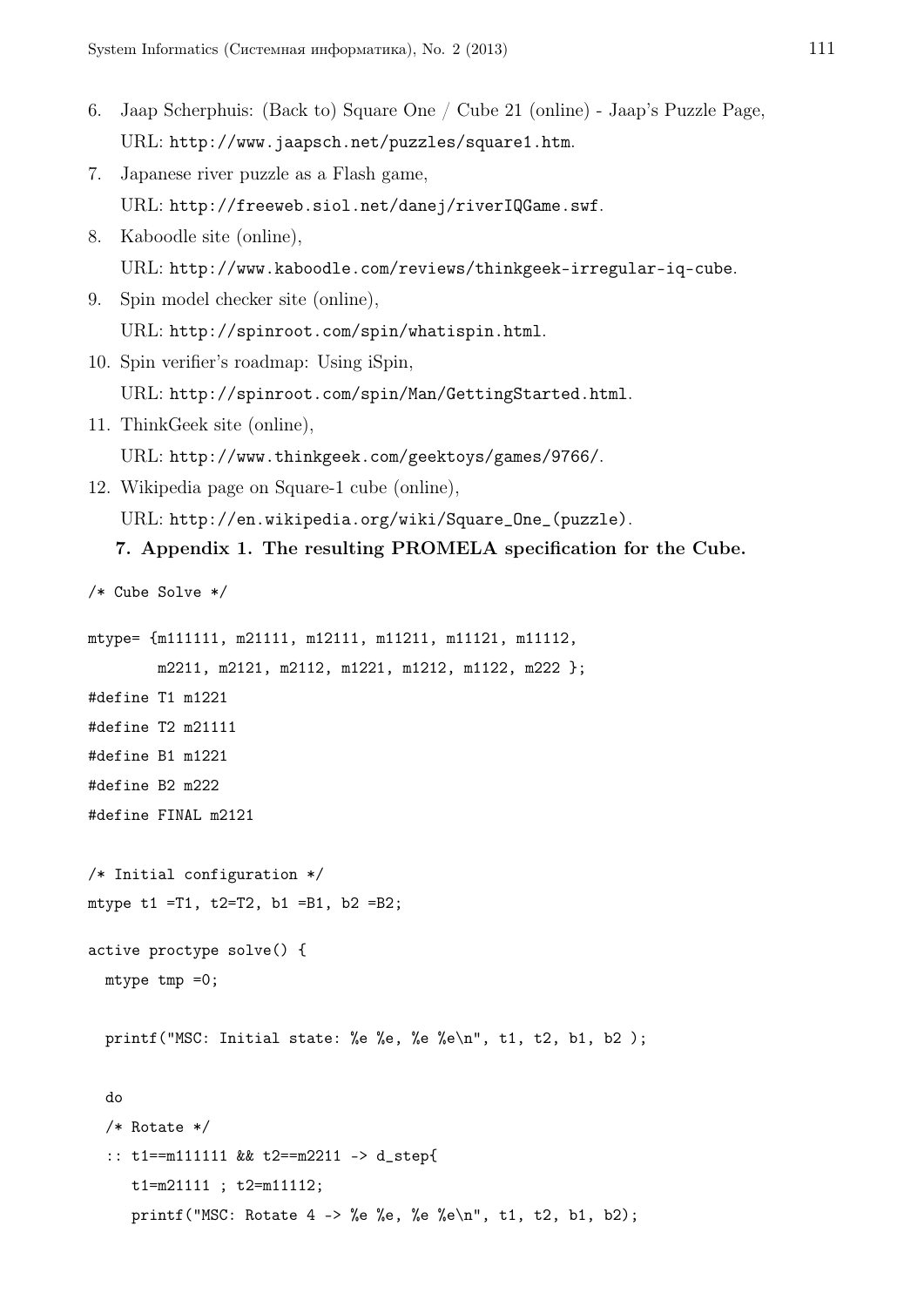```
}
  :: t1==m111111 && t2==m2211 -> d_step{
     t1=m2211 ; t2=m111111;
     printf("MSC: Rotate 6 \rightarrow \%e, \ee \", t1, t2, b1, b2);
     }
. . . (Many, many similar statements)
  :: t1==m222 && t2==m1122 -> d_step{
     t1=m1122 ; t2=m222;
   printf("MSC: Rotate 6 -> %e %e, %e %e\n", t1, t2, b1, b2);
     }
  /* Switch halves */
  :: /* true -> */ d_step{
        tmp = t2; t2 = b2; b2 = tmp; tmp=0;printf("MSC: Rotate LEFT side -> %e %e, %e %e\n", t1, t2, b1, b2);
        }
  :: /* true -> */ d_step{
        tmp = t1; t1 = b1; b1 = tmp; tmp=0;printf("MSC: Rotate RIGHT side -> %e %e, %e %e\n", t1, t2, b1, b2);
        }
  /* Full Cube Move */
  :: true -> d_step{
        tmp = t1; t1 = b1; b1 = tmp;tmp = t2; t2 = b2; b2 = tmp;tmp=0;
   printf("MSC: Full Cube Move -> %e %e, %e %e\n", t1, t2, b1, b2);
        }
  /* Pretend that the final state is not reachable
     to have SPIN find a counter-example */
  :: t1==FINAL && t2==FINAL && b1==FINAL && b2==FINAL ->
        printf("MSC: SOLVED\n"); assert(0); break;
  :: else -> printf("MSC: WHAT?");
        assert(0); break; /* Should never happen! */
  od;
} /* solve() */
```
8. Appendix 2. The complete PROMELA specification for the Japanese river puzzle.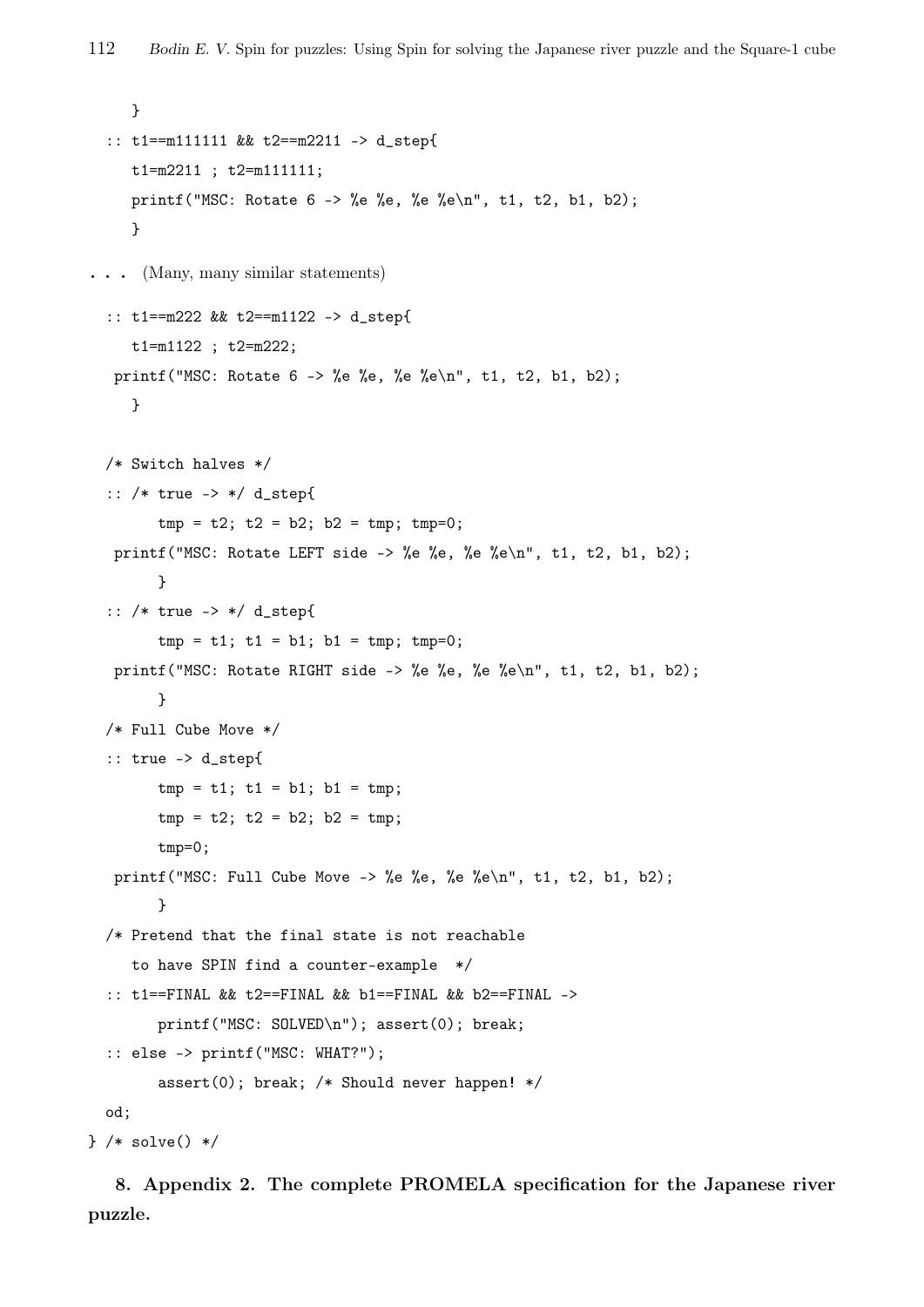```
/* Japanese WolfGoatCabbage Puzzle Solve */
mtype = {Cop, Criminal, Mom, Dad, Girl, Boy, Boat};
#define DONE (r[Cop] == 1 \&r[Criminal] == 1 \&x \wedger[Mon] == 1 & r[Dad] == 1 & \setminusr[Girl] == 2 \&r[Boy] == 2 \&r[Boat] == 1)#define NotWith(children, with) (r[children] == 2*(1-r[with]))
#define With(children, with) (r[children] != 2*(1-r[with]))
#define CriminalUnsafe (r[Criminal] != r[Cop] && \
        (r[Criminal] == r[Mon] || r[Criminal] == r[Dad] || \setminusWith(Boy, Criminal) || With(Girl, Criminal) ))
#define BoysUnsafe ( With(Boy,Mom) && r[Mom]!=r[Dad] )
#define GirlsUnsafe ( With(Girl,Dad) && r[Mom]!=r[Dad] )
mtype prev\_dr = 0;
mtype prev_pass = 0;
inline printMove(driver, passenger, boat)
{
    if
        :: boat == 0 ->
            if
            :: passenger == 0 ->
                printf("%e goes there alone.\n", driver);
            :: else ->
                printf("%e with %e go there.\n", driver, passenger);
            fi;
        :: else ->
            if
            :: passenger == 0 ->
                printf("%e goes back alone.\n", driver);
            :: else ->
                printf("%e with %e go back.\n", driver, passenger);
            fi;
    fi;
```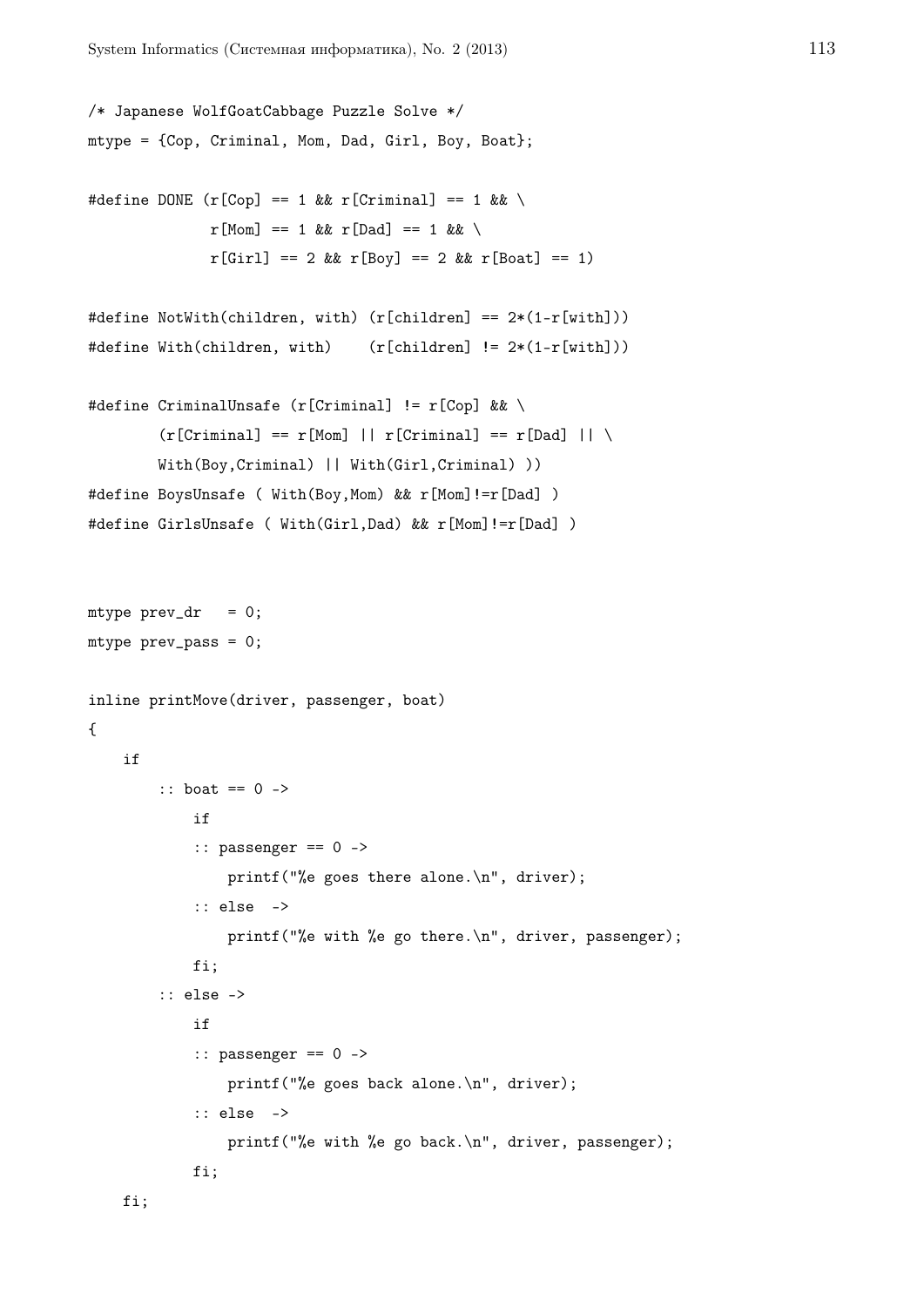}

```
inline update_r()
{
  r[driver] = r[driver] + (1-2*r[Boat]);if
     :: passenger != 0 -> r[passenger] = r[passenger] + (1-2*r[Boat]);
     :: else -> skip;
  fi;
  r[Boat] = 1 - r[Boat];}
inline move(dr, pass)
{
 printMove(dr, pass, r[Boat]);
  if
    :: (dr == prev_dr \& pass == prev_pas) \rightarrow print('Don't do the same move! \n':: else ->
        update_r();
        if
        :: (CriminalUnsafe || BoysUnsafe || GirlsUnsafe) ->
            /* undo move */
            update_r();
         :: else ->
            prev_dr = dr; prev_pass = pass;
        fi;
  fi;
}
/* Global array for positions, initially = 0 */
int r[8];
/* mtypes are assigned from 1, array are indexed from 0, so the r[0] is not used */
init {
    local mtype driver = 0;
    local mtype passenger = 0;
```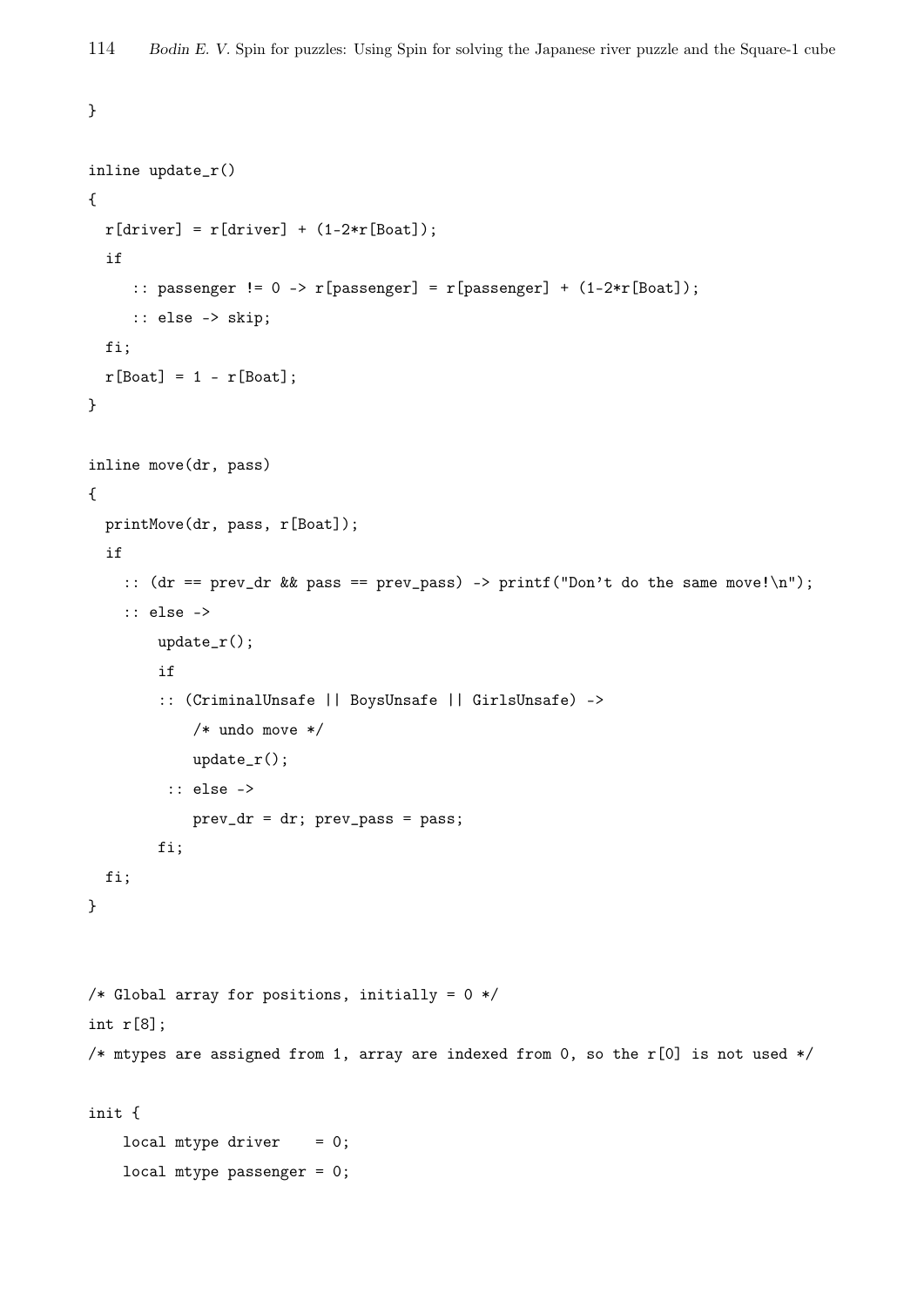```
/* Run */
do
  /* move Cop (with anyone or alone) */
  :: r[Cop] == r[Boat] -> driver = Cop;/* Choose a 'random' passenger if it is here */
    if
        :: r[Criminal] == r[Boat] -> passenger = Criminal:: r[Mom] == r[Boat] \rightarrow passenger = Mom:: r[Dad] == r[Boat] -> passenger = Dad
        :: With(Boy,Cop) -> passenger = Boy
        :: With(Girl,Cop) -> passenger = Girl
        :: true -> passenger = 0 /* no passenger at all */
    fi;
    move(driver, passenger);
  /* move Dad (with a Boy or with Mom or alone) */
  :: r[Dad] == r[Boat] -> driver = Dad;if
        :: r[Mom] == r[Boat] -> passenger = Mom
        :: With(Boy,Dad) -> passenger = Boy
        \therefore true \rightarrow passenger = 0
    fi;
    move(driver, passenger);
  /* move Mom (with a Girl or alone) */
  :: r[Mom] == r[Boat] -> driver = Mom;if
        :: With(Girl,Mom) -> passenger = Girl
        :: true -> passenger = 0
    fi;
    move(driver, passenger);
   :: DONE -> printf("SOLVED\n"); assert(0); break;
   :: else -> printf("WHAT?!\n"); assert(0); break; /* Should never happen! */
od;
```

```
УДК: 004.02
```
}

Название: Spin для головоломок: Использование системы проверки моделей SPIN